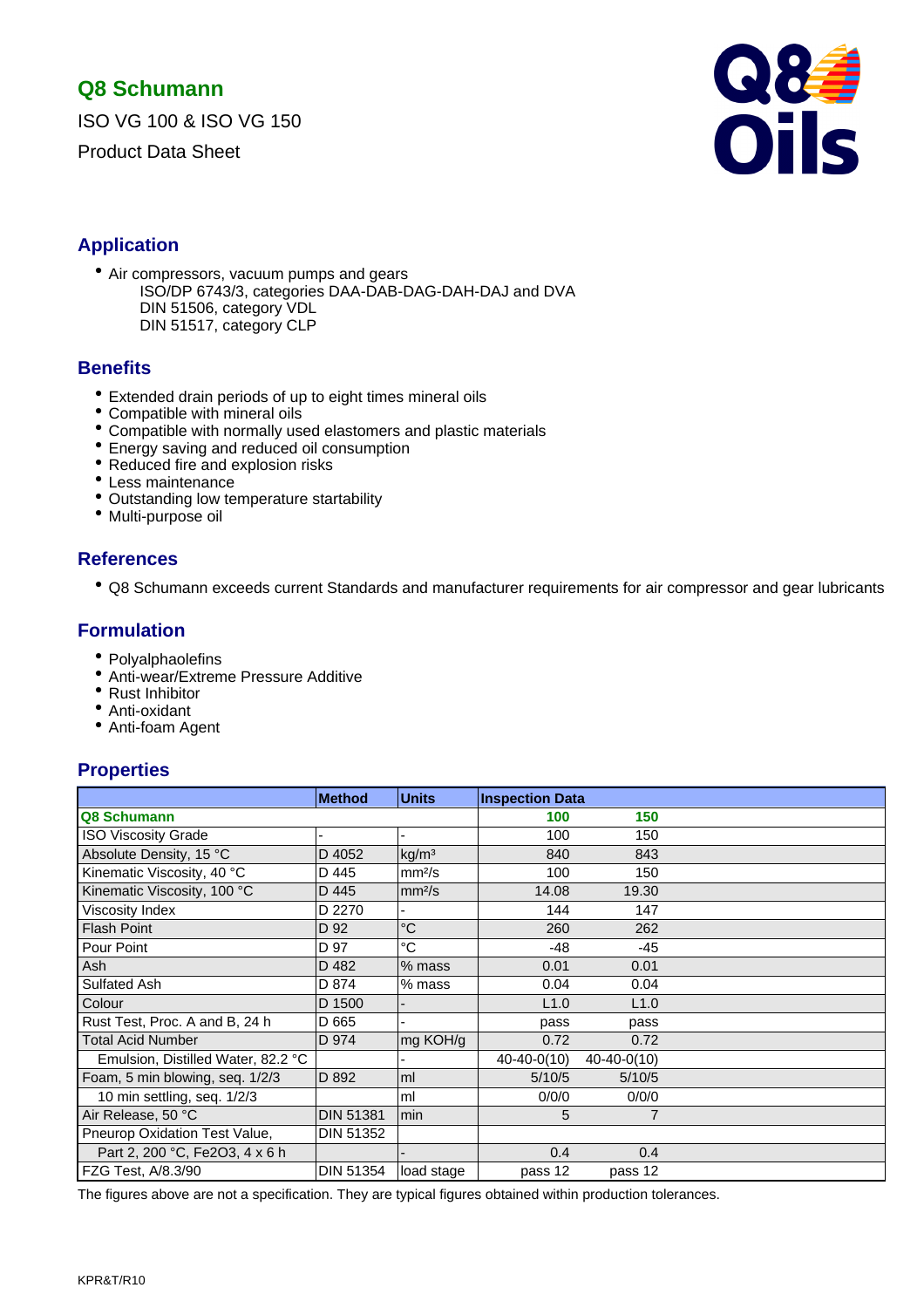## **Q8 Schumann** ISO VG 100 & ISO VG 150, p.2 Product Data Sheet

Kinematic Viscosity, mm²/s

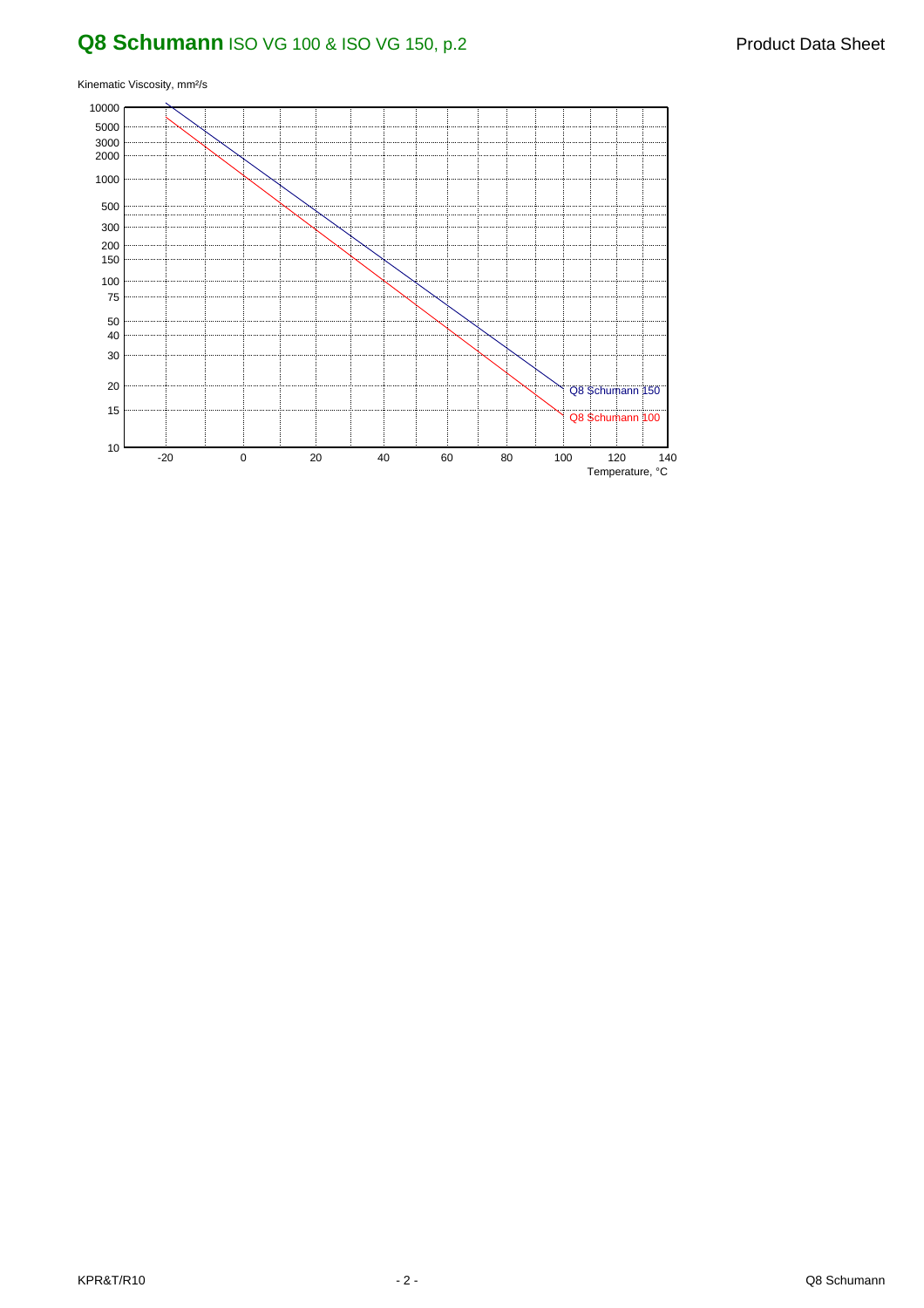**Conforms to Regulation (EC) No. 1907/2006 (REACH), Annex II - Denmark**

# **SAFETY DATA SHEET**

## **Q8 Schumann 150**



## **SECTION 1: Identification of the substance/mixture and of the company/undertaking**

| <b>1.1 Product identifier</b> |  |
|-------------------------------|--|
| <b>Product name</b>           |  |
|                               |  |

- Q8 Schumann 150 **:**
- **Viscosity or Type :** ISO VG 150
- **Material uses : Lubricating oil for air compressors**
- **1.2 Relevant identified uses of the substance or mixture and uses advised against** Not applicable.

#### **1.3 Details of the supplier of the safety data sheet**

| <b>Manufacturer / Distributor</b>                    | : Kuwait Petroleum (Danmark) A/S<br>Banevænget 13<br>3460 Birkerød<br>Danmark<br>Tel. 7012 4545, Fax 4599 2020 |
|------------------------------------------------------|----------------------------------------------------------------------------------------------------------------|
| e-mail address of person<br>responsible for this SDS | : SDSinfo $@Q8$ com, communication preferably in English only.                                                 |

#### **1.4 Emergency telephone number**

| <b>Europe</b>                | : 0044(0) 1235 239 670 |
|------------------------------|------------------------|
| <b>Global (English only)</b> | : 0044(0) 1865 407 333 |

## **SECTION 2: Hazards identification**

| 2.1 Classification of the substance or mixture                |                                                                                              |  |  |
|---------------------------------------------------------------|----------------------------------------------------------------------------------------------|--|--|
| <b>Product definition</b>                                     | : Mixture                                                                                    |  |  |
| Aquatic Chronic 3, H412                                       | Classification according to Regulation (EC) No. 1272/2008 [CLP/GHS]                          |  |  |
| Ingredients of unknown<br><b>toxicity</b>                     | : None.                                                                                      |  |  |
| Ingredients of unknown<br>ecotoxicity                         | : None.                                                                                      |  |  |
| <b>Classification according to Directive 1999/45/EC [DPD]</b> |                                                                                              |  |  |
|                                                               | The product is classified as dangerous according to Directive 1999/45/EC and its amendments. |  |  |
| <b>Classification</b>                                         | R52/53                                                                                       |  |  |
| <b>Environmental hazards</b>                                  | : Harmful to aquatic organisms, may cause long-term adverse effects in the aquatic           |  |  |

CARECHEM24

See Section 11 for more detailed information on health effects and symptoms. environment. See Section 16 for the full text of the R phrases or H statements declared above.

| 2.2 Label elements              |                     |                                                           |      |
|---------------------------------|---------------------|-----------------------------------------------------------|------|
| <b>Hazard pictograms</b>        | $\blacksquare$<br>× |                                                           |      |
| <b>Signal word</b>              |                     | : No signal word.                                         |      |
| <b>Hazard statements</b>        |                     | : H412 Harmful to aquatic life with long lasting effects. |      |
| <b>Precautionary statements</b> |                     |                                                           |      |
| <b>Prevention</b>               |                     | : P273 - Avoid release to the environment.                |      |
| <b>Response</b>                 |                     | : Not applicable.                                         |      |
| <b>Storage</b>                  |                     | : Not applicable.                                         |      |
| <b>Disposal</b>                 |                     | : Not applicable.                                         |      |
| <b>Hazardous ingredients</b>    | ×<br>×              |                                                           |      |
| Date of issue/Date of revision  |                     | : 11/1/2011.                                              | 1/13 |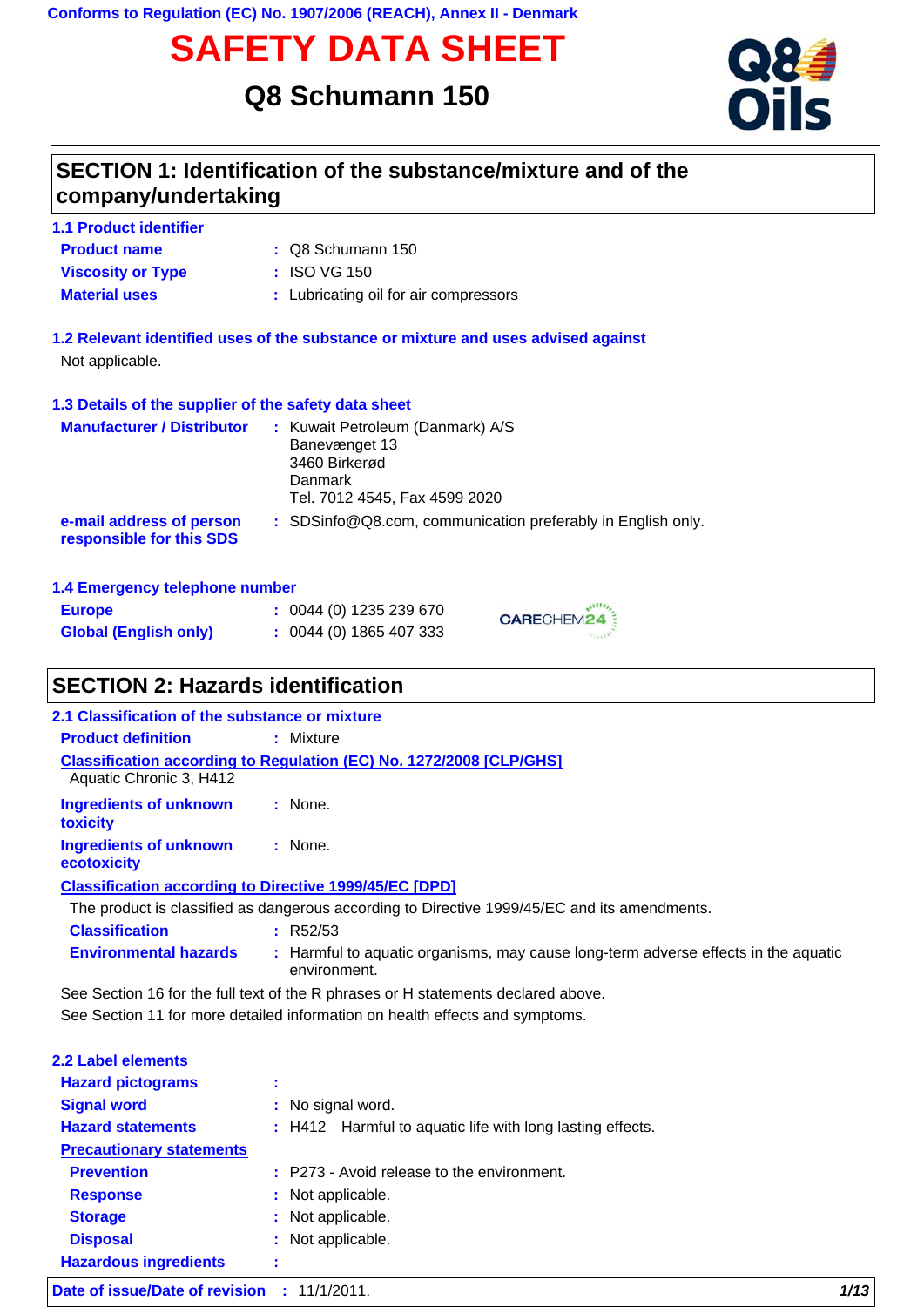### **SECTION 2: Hazards identification**

| <b>Supplemental label</b><br><b>elements</b> | : Contains 1H-Benzotriazole-1-methanamine, N,N-bis(2-ethylhexyl)-ar-methyl-,<br>Reaction products of bis(4-methylpentan-2-yl)dithiophosphoric acid with phosphorus<br>oxide, propylene oxide and amines, C12-14-alkyl (branched). May produce an allergic<br>reaction. |
|----------------------------------------------|------------------------------------------------------------------------------------------------------------------------------------------------------------------------------------------------------------------------------------------------------------------------|
| <b>Special packaging requirements</b>        |                                                                                                                                                                                                                                                                        |

| <b>Containers to be fitted</b><br>with child-resistant<br>fastenings | : Not applicable. |
|----------------------------------------------------------------------|-------------------|
| <b>Tactile warning of danger</b>                                     | : Not applicable. |

#### **2.3 Other hazards**

**Other hazards which do not :** Defatting to the skin. **result in classification**

## **SECTION 3: Composition/information on ingredients**

| <b>Substance/mixture</b>                                                                                                                                          | : Mixture                                                                                       |                 |                                                                             |                                                                                                                     |             |
|-------------------------------------------------------------------------------------------------------------------------------------------------------------------|-------------------------------------------------------------------------------------------------|-----------------|-----------------------------------------------------------------------------|---------------------------------------------------------------------------------------------------------------------|-------------|
|                                                                                                                                                                   |                                                                                                 |                 |                                                                             | <b>Classification</b>                                                                                               |             |
| <b>Product/ingredient</b><br>name                                                                                                                                 | <b>Identifiers</b>                                                                              | $\frac{9}{6}$   | 67/548/EEC                                                                  | <b>Regulation (EC) No.</b><br>1272/2008 [CLP]                                                                       | <b>Type</b> |
| Distillates (petroleum),<br>solvent-dewaxed heavy<br>paraffinic                                                                                                   | <b>REACH #: 01-</b><br>2119471299-27<br>EC: 265-169-7<br>CAS: 64742-65-0<br>Index: 649-474-00-6 | $5 - 10$        | Not classified.                                                             | Not classified.                                                                                                     | $[2]$       |
| 2,6-di-tert-butylphenol                                                                                                                                           | EC: 204-884-0<br>CAS: 128-39-2                                                                  | $0.25 - 1$      | Xi; R38<br>N; R50/53                                                        | Acute Tox. 4, H302<br>Skin Irrit. 2, H315<br>Eye Irrit. 2, H319<br>Aquatic Acute 1, H400<br>Aquatic Chronic 1, H410 | $[1]$       |
| 1H-Benzotriazole-1-<br>methanamine, N,N-<br>bis(2-ethylhexyl)-ar-<br>methyl-                                                                                      | CAS: 94270-86-7                                                                                 | $0.1 -$<br>0.25 | Xi; R38<br>R43<br>N; R51/53                                                 | Skin Irrit. 2, H315<br>Skin Sens. 1, H317<br>Aquatic Chronic 2, H411                                                | $[1]$       |
| Reaction products of<br>bis(4-methylpentan-2-<br>yl) dithiophosphoric acid<br>with phosphorus oxide,<br>propylene oxide and<br>amines, C12-14-alkyl<br>(branched) | <b>REACH #: 01-</b><br>2119493620-38<br>EC: 931-384-6                                           | $0.1 -$<br>0.25 | Xn; R22<br>R43<br>N; R51/53                                                 | Flam. Liq. 3, H226<br>Acute Tox. 4, H302<br>Skin Sens. 1, H317<br>Aquatic Chronic 2, H411                           | $[1]$       |
|                                                                                                                                                                   |                                                                                                 |                 | See Section 16 for<br>the full text of the R-<br>phrases declared<br>above. | See Section 16 for the<br>full text of the H<br>statements declared<br>above.                                       |             |

The mineral oils in the product contain < 3% DMSO extract (IP 346).

There are no additional ingredients present which, within the current knowledge of the supplier and in the concentrations applicable, are classified as hazardous to health or the environment, are PBTs or vPvBs or have been assigned a workplace exposure limit and hence require reporting in this section.

Type

[1] Substance classified with a health or environmental hazard

[2] Substance with a workplace exposure limit

[3] Substance meets the criteria for PBT according to Regulation (EC) No. 1907/2006, Annex XIII

[4] Substance meets the criteria for vPvB according to Regulation (EC) No. 1907/2006, Annex XIII

Occupational exposure limits, if available, are listed in Section 8.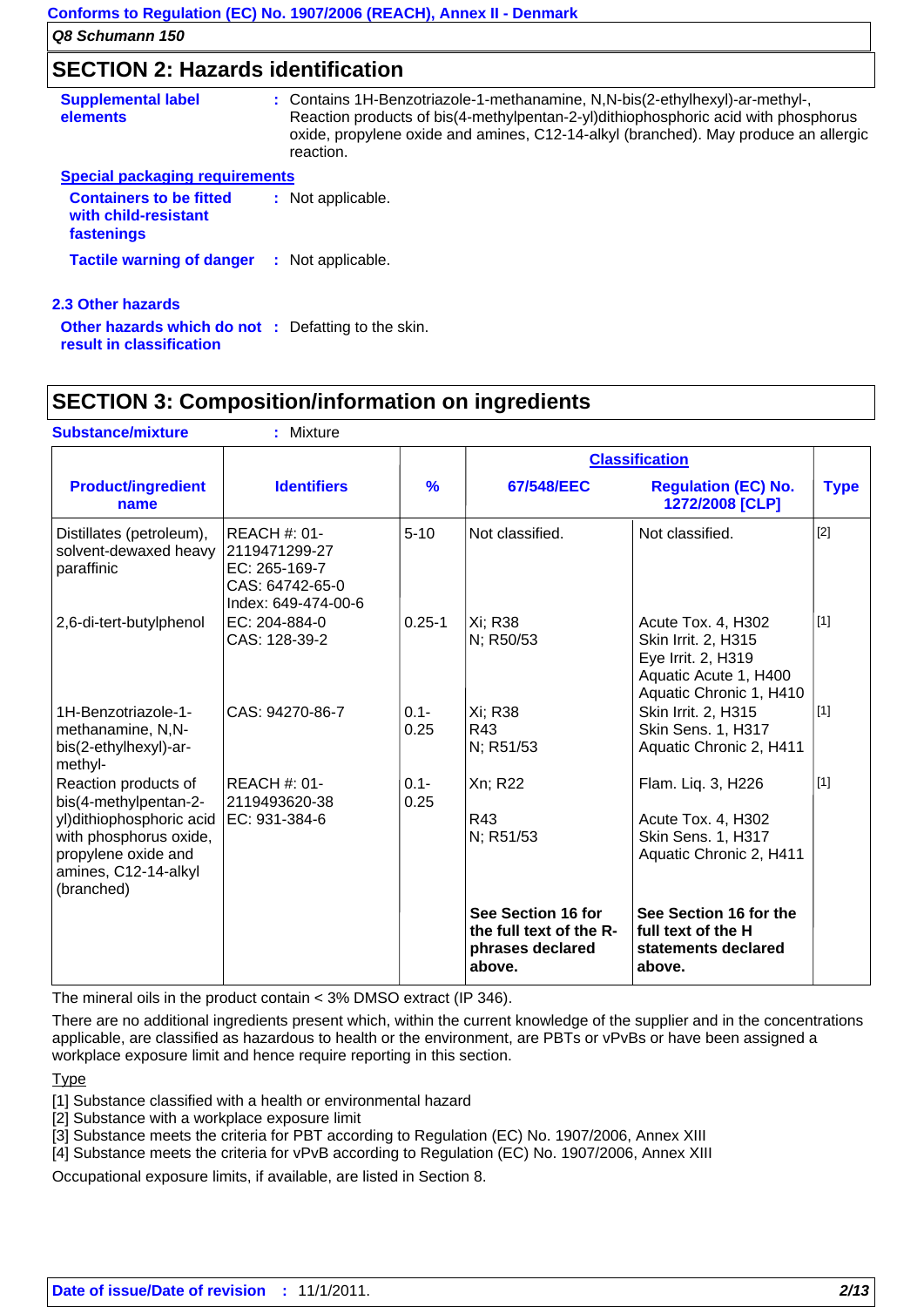## **SECTION 4: First aid measures**

| <b>4.1 Description of first aid measures</b> |                                                                                                                                                                                                                                                                                                                                                                                                                                                                                                                                                                                                                                                                                                                                                                                                         |  |  |  |
|----------------------------------------------|---------------------------------------------------------------------------------------------------------------------------------------------------------------------------------------------------------------------------------------------------------------------------------------------------------------------------------------------------------------------------------------------------------------------------------------------------------------------------------------------------------------------------------------------------------------------------------------------------------------------------------------------------------------------------------------------------------------------------------------------------------------------------------------------------------|--|--|--|
| <b>Eye contact</b>                           | : Immediately flush eyes with plenty of water, occasionally lifting the upper and lower<br>eyelids. Check for and remove any contact lenses. Continue to rinse for at least 10<br>minutes. Get medical attention if irritation occurs.                                                                                                                                                                                                                                                                                                                                                                                                                                                                                                                                                                  |  |  |  |
| <b>Inhalation</b>                            | : Remove victim to fresh air and keep at rest in a position comfortable for breathing. If<br>not breathing, if breathing is irregular or if respiratory arrest occurs, provide artificial<br>respiration or oxygen by trained personnel. It may be dangerous to the person<br>providing aid to give mouth-to-mouth resuscitation. Get medical attention if adverse<br>health effects persist or are severe. If unconscious, place in recovery position and get<br>medical attention immediately. Maintain an open airway. Loosen tight clothing such<br>as a collar, tie, belt or waistband.                                                                                                                                                                                                            |  |  |  |
| <b>Skin contact</b>                          | : Wash skin thoroughly with soap and water or use recognized skin cleanser. Remove<br>contaminated clothing and shoes. Get medical attention if symptoms occur. Wash<br>clothing before reuse. Clean shoes thoroughly before reuse.                                                                                                                                                                                                                                                                                                                                                                                                                                                                                                                                                                     |  |  |  |
| <b>Ingestion</b>                             | : Wash out mouth with water. Remove dentures if any. Move exposed person to fresh<br>air. Keep person warm and at rest. If material has been swallowed and the exposed<br>person is conscious, give small quantities of water to drink. Stop if the exposed<br>person feels sick as vomiting may be dangerous. Do not induce vomiting unless<br>directed to do so by medical personnel. If vomiting occurs, the head should be kept<br>low so that vomit does not enter the lungs. Get medical attention if adverse health<br>effects persist or are severe. Never give anything by mouth to an unconscious<br>person. If unconscious, place in recovery position and get medical attention<br>immediately. Maintain an open airway. Loosen tight clothing such as a collar, tie, belt<br>or waistband. |  |  |  |
| <b>Protection of first-aiders</b>            | : No action shall be taken involving any personal risk or without suitable training. It may<br>be dangerous to the person providing aid to give mouth-to-mouth resuscitation.                                                                                                                                                                                                                                                                                                                                                                                                                                                                                                                                                                                                                           |  |  |  |

#### **4.2 Most important symptoms and effects, both acute and delayed**

| <b>Potential acute health effects</b> |                                                                                                                                |
|---------------------------------------|--------------------------------------------------------------------------------------------------------------------------------|
| Eye contact                           | : No known significant effects or critical hazards.                                                                            |
| <b>Inhalation</b>                     | : No known significant effects or critical hazards.                                                                            |
| <b>Skin contact</b>                   | : Defatting to the skin. May cause skin dryness and irritation.                                                                |
| <b>Ingestion</b>                      | : No known significant effects or critical hazards.                                                                            |
| <b>Over-exposure signs/symptoms</b>   |                                                                                                                                |
| Eye contact                           | : No specific data.                                                                                                            |
| <b>Inhalation</b>                     | : No specific data.                                                                                                            |
| <b>Skin contact</b>                   | : Adverse symptoms may include the following:<br>irritation<br>dryness<br>cracking                                             |
| <b>Ingestion</b>                      | : No specific data.                                                                                                            |
|                                       | 4.3 Indication of any immediate medical attention and special treatment needed                                                 |
| <b>Notes to physician</b>             | : Treat symptomatically. Contact poison treatment specialist immediately if large<br>quantities have been ingested or inhaled. |
| <b>Specific treatments</b>            | : No specific treatment.                                                                                                       |

# **SECTION 5: Firefighting measures**

| 5.1 Extinguishing media                |                                                                          |
|----------------------------------------|--------------------------------------------------------------------------|
| <b>Suitable extinguishing</b><br>media | : Use dry chemical, $CO2$ , alcohol-resistant foam or water spray (fog). |
| Unsuitable extinguishing<br>media      | : Do not use water jet.                                                  |

**5.2 Special hazards arising from the substance or mixture**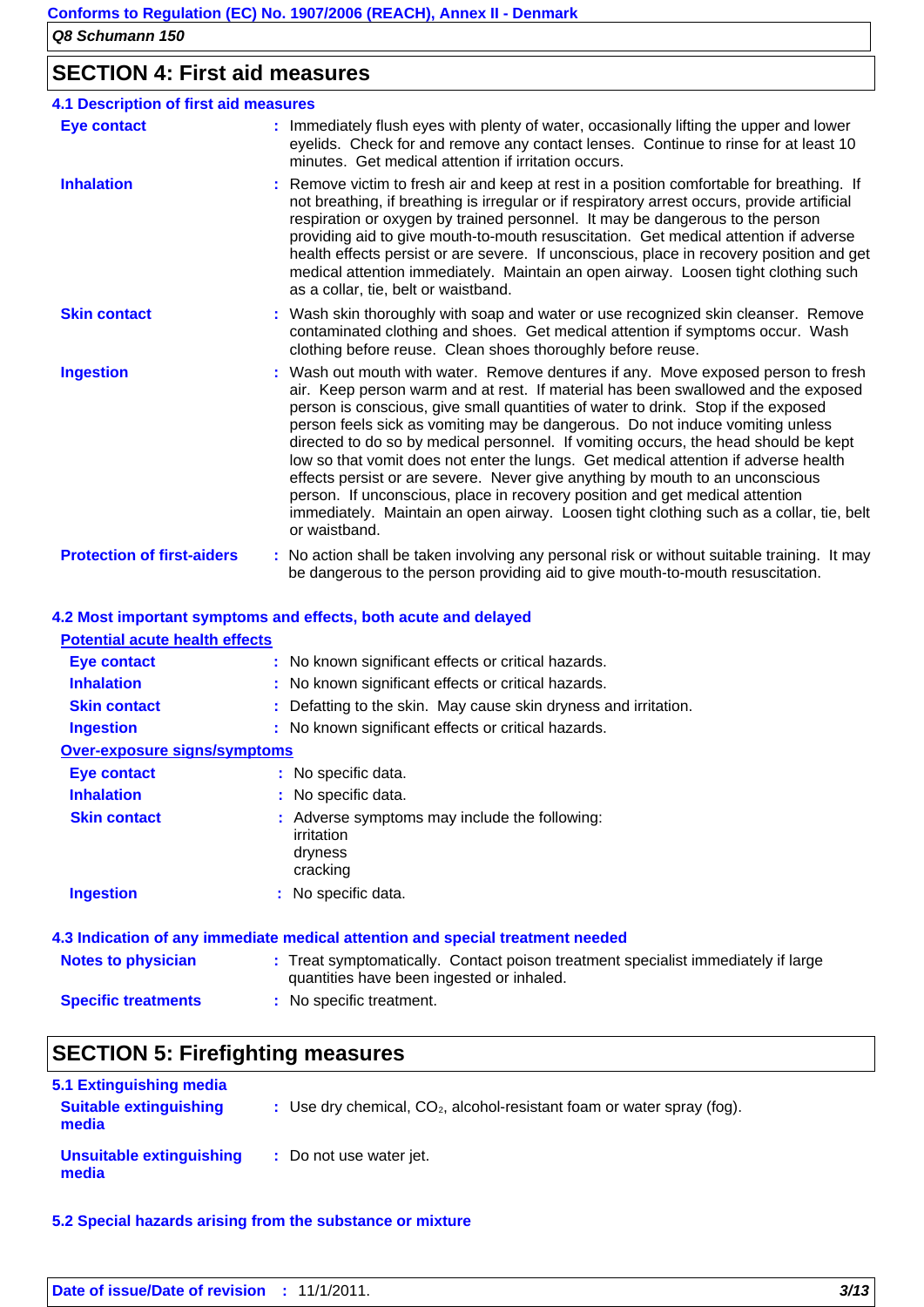## **SECTION 5: Firefighting measures**

| <b>Hazards from the</b><br>substance or mixture          | : In a fire or if heated, a pressure increase will occur and the container may burst.                                                                                                                                                                                                                                                                                                      |
|----------------------------------------------------------|--------------------------------------------------------------------------------------------------------------------------------------------------------------------------------------------------------------------------------------------------------------------------------------------------------------------------------------------------------------------------------------------|
| <b>Hazardous thermal</b><br>decomposition products       | Decomposition products may include the following materials:<br>carbon dioxide<br>carbon monoxide<br>sulfur oxides                                                                                                                                                                                                                                                                          |
| <b>5.3 Advice for firefighters</b>                       |                                                                                                                                                                                                                                                                                                                                                                                            |
| <b>Special protective actions</b><br>for fire-fighters   | : Promptly isolate the scene by removing all persons from the vicinity of the incident if<br>there is a fire. No action shall be taken involving any personal risk or without suitable<br>training. This material is harmful to aquatic organisms. Fire water contaminated with<br>this material must be contained and prevented from being discharged to any<br>waterway, sewer or drain. |
| <b>Special protective</b><br>equipment for fire-fighters | : Fire-fighters should wear appropriate protective equipment and self-contained<br>breathing apparatus (SCBA) with a full face-piece operated in positive pressure<br>mode. Clothing for fire-fighters (including helmets, protective boots and gloves)<br>conforming to European standard EN 469 will provide a basic level of protection for<br>chemical incidents.                      |

## **SECTION 6: Accidental release measures**

|                                                           | 6.1 Personal precautions, protective equipment and emergency procedures                                                                                                                                                                                                                                                                                                                                                                                                                                                                                                                       |
|-----------------------------------------------------------|-----------------------------------------------------------------------------------------------------------------------------------------------------------------------------------------------------------------------------------------------------------------------------------------------------------------------------------------------------------------------------------------------------------------------------------------------------------------------------------------------------------------------------------------------------------------------------------------------|
| For non-emergency<br>personnel                            | : No action shall be taken involving any personal risk or without suitable training.<br>Evacuate surrounding areas. Keep unnecessary and unprotected personnel from<br>entering. Do not touch or walk through spilled material. Avoid breathing vapor or<br>mist. Provide adequate ventilation. Wear appropriate respirator when ventilation is<br>inadequate. Put on appropriate personal protective equipment.                                                                                                                                                                              |
|                                                           | For emergency responders : If specialised clothing is required to deal with the spillage, take note of any information<br>in Section 8 on suitable and unsuitable materials. See also Section 8 for additional<br>information on hygiene measures.                                                                                                                                                                                                                                                                                                                                            |
| <b>6.2 Environmental</b><br>precautions                   | : Avoid dispersal of spilled material and runoff and contact with soil, waterways, drains<br>and sewers. Inform the relevant authorities if the product has caused environmental<br>pollution (sewers, waterways, soil or air). Water polluting material.                                                                                                                                                                                                                                                                                                                                     |
| 6.3 Methods and materials for containment and cleaning up |                                                                                                                                                                                                                                                                                                                                                                                                                                                                                                                                                                                               |
| <b>Small spill</b>                                        | : Stop leak if without risk. Move containers from spill area. Dilute with water and mop<br>up if water-soluble. Alternatively, or if water-insoluble, absorb with an inert dry<br>material and place in an appropriate waste disposal container. Dispose of via a<br>licensed waste disposal contractor.                                                                                                                                                                                                                                                                                      |
| <b>Large spill</b>                                        | Stop leak if without risk. Move containers from spill area. Approach release from<br>upwind. Prevent entry into sewers, water courses, basements or confined areas.<br>Wash spillages into an effluent treatment plant or proceed as follows. Contain and<br>collect spillage with non-combustible, absorbent material e.g. sand, earth, vermiculite<br>or diatomaceous earth and place in container for disposal according to local<br>regulations. Dispose of via a licensed waste disposal contractor. Contaminated<br>absorbent material may pose the same hazard as the spilled product. |
| <b>6.4 Reference to other</b><br><b>sections</b>          | : See Section 1 for emergency contact information.<br>See Section 8 for information on appropriate personal protective equipment.<br>See Section 13 for additional waste treatment information.                                                                                                                                                                                                                                                                                                                                                                                               |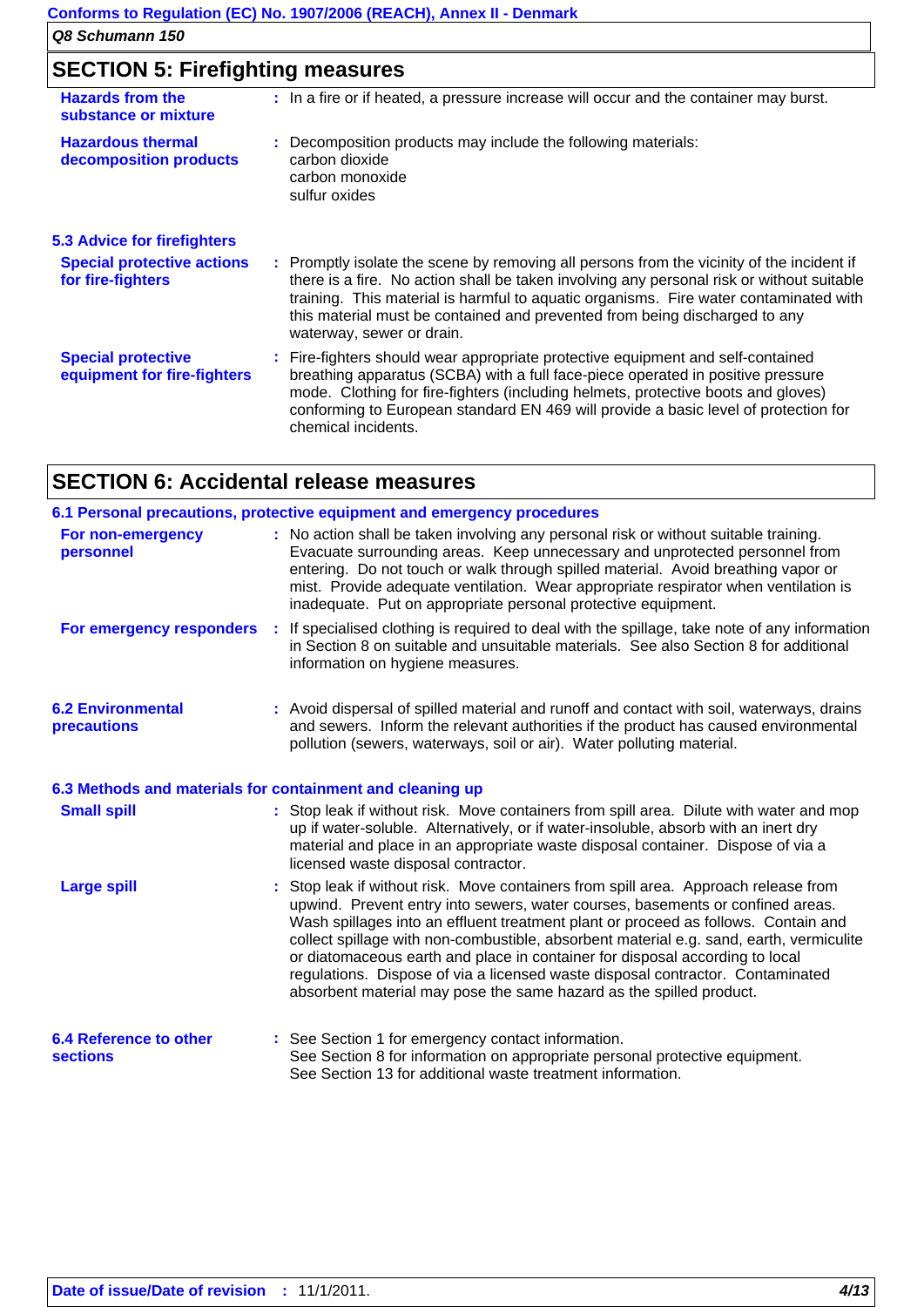### **SECTION 7: Handling and storage**

The information in this section contains generic advice and guidance. The list of Identified Uses in Section 1 should be consulted for any available use-specific information provided in the Exposure Scenario(s).

| 7.1 Precautions for safe handling                                                    |                                                                                                                                                                                                                                                                                                                                                                                                                                                                                                               |
|--------------------------------------------------------------------------------------|---------------------------------------------------------------------------------------------------------------------------------------------------------------------------------------------------------------------------------------------------------------------------------------------------------------------------------------------------------------------------------------------------------------------------------------------------------------------------------------------------------------|
| <b>Protective measures</b>                                                           | : Put on appropriate personal protective equipment (see Section 8). Do not ingest.<br>Avoid contact with eyes, skin and clothing. Avoid breathing vapor or mist. Keep in the<br>original container or an approved alternative made from a compatible material, kept<br>tightly closed when not in use. Empty containers retain product residue and can be<br>hazardous. Do not reuse container.                                                                                                               |
| <b>Advice on general</b><br>occupational hygiene                                     | : Eating, drinking and smoking should be prohibited in areas where this material is<br>handled, stored and processed. Workers should wash hands and face before eating,<br>drinking and smoking. Remove contaminated clothing and protective equipment<br>before entering eating areas. See also Section 8 for additional information on hygiene<br>measures.                                                                                                                                                 |
| <b>7.2 Conditions for safe</b><br>storage, including any<br><b>incompatibilities</b> | : Store in accordance with local regulations. Store in original container protected from<br>direct sunlight in a dry, cool and well-ventilated area, away from incompatible<br>materials (see section 10) and food and drink. Keep container tightly closed and<br>sealed until ready for use. Containers that have been opened must be carefully<br>resealed and kept upright to prevent leakage. Do not store in unlabeled containers.<br>Use appropriate containment to avoid environmental contamination. |
| 7.3 Specific end use(s)                                                              |                                                                                                                                                                                                                                                                                                                                                                                                                                                                                                               |
| <b>Recommendations</b>                                                               | : Not available.                                                                                                                                                                                                                                                                                                                                                                                                                                                                                              |
| Industrial sector specific<br><b>solutions</b>                                       | : Not available.                                                                                                                                                                                                                                                                                                                                                                                                                                                                                              |

### **SECTION 8: Exposure controls/personal protection**

The information in this section contains generic advice and guidance. The list of Identified Uses in Section 1 should be consulted for any available use-specific information provided in the Exposure Scenario(s).

#### **8.1 Control parameters**

#### **Occupational exposure limits**

| <b>Product/ingredient name</b>                               | <b>Exposure limit values</b>                                                                                                                                                                                                                                                                                                                                                                                                                                                                                  |
|--------------------------------------------------------------|---------------------------------------------------------------------------------------------------------------------------------------------------------------------------------------------------------------------------------------------------------------------------------------------------------------------------------------------------------------------------------------------------------------------------------------------------------------------------------------------------------------|
| Distillates (petroleum), solvent-dewaxed heavy<br>paraffinic | Arbejdstilsynet (Denmark, 3/2008).<br>TWA: 1 mg/m <sup>3</sup> 8 hour(s). Form: mist and particles                                                                                                                                                                                                                                                                                                                                                                                                            |
| <b>Recommended monitoring</b><br>procedures<br>substances.   | : If this product contains ingredients with exposure limits, personal, workplace<br>atmosphere or biological monitoring may be required to determine the effectiveness<br>of the ventilation or other control measures and/or the necessity to use respiratory<br>protective equipment. Reference should be made to European Standard EN 689 for<br>methods for the assessment of exposure by inhalation to chemical agents and<br>national guidance documents for methods for the determination of hazardous |
| <b>Derived effect levels</b><br>No DELs available.           |                                                                                                                                                                                                                                                                                                                                                                                                                                                                                                               |
| <b>Predicted effect concentrations</b><br>No PECs available. |                                                                                                                                                                                                                                                                                                                                                                                                                                                                                                               |

No PECs available.

#### **8.2 Exposure controls**

#### **Appropriate engineering controls :** No special ventilation requirements. Good general ventilation should be sufficient to control worker exposure to airborne contaminants. If this product contains ingredients with exposure limits, use process enclosures, local exhaust ventilation or other engineering controls to keep worker exposure below any recommended or statutory limits.

**Individual protection measures**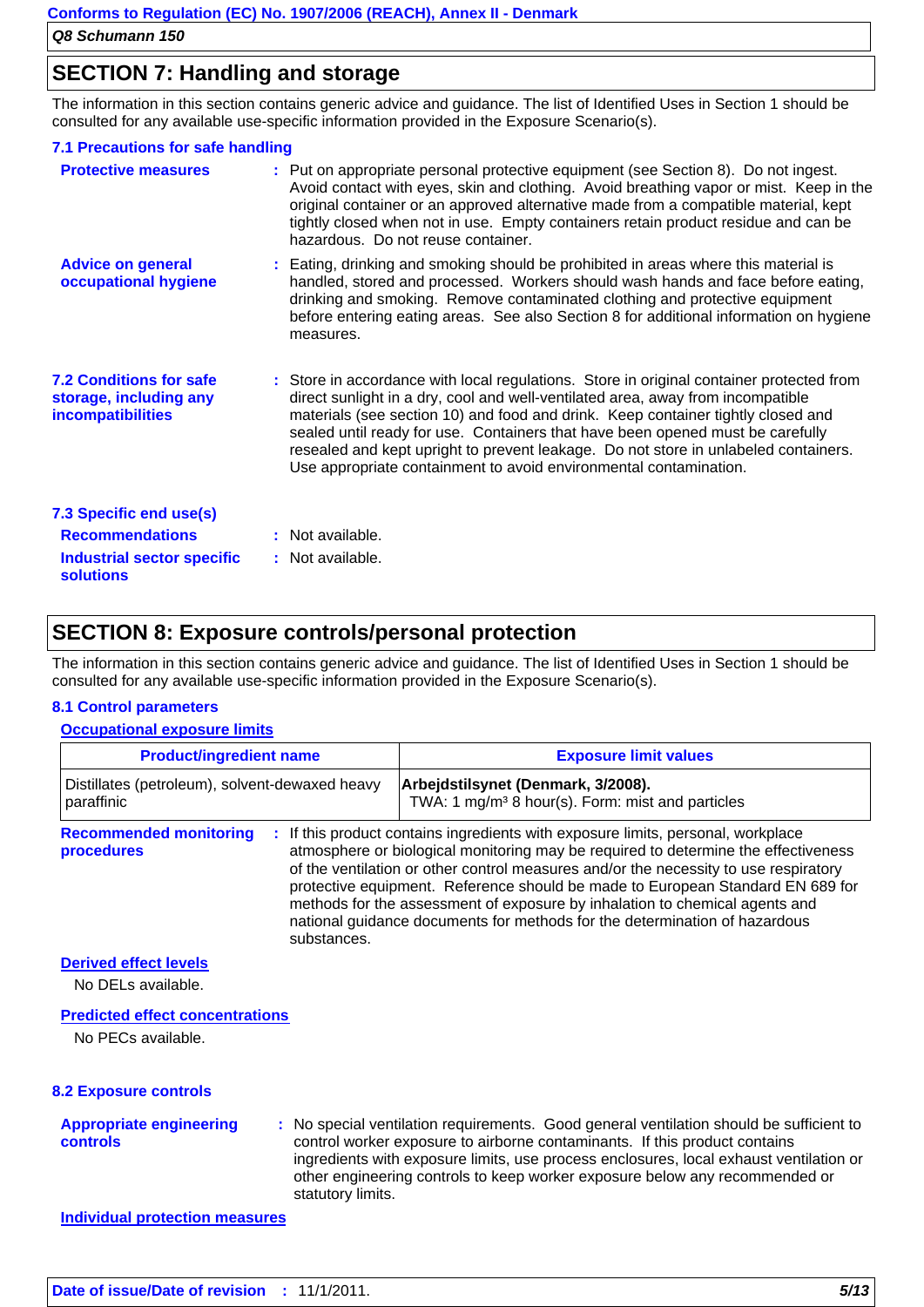## **SECTION 8: Exposure controls/personal protection**

| <b>Hygiene measures</b>                   | : Wash hands, forearms and face thoroughly after handling chemical products, before<br>eating, smoking and using the lavatory and at the end of the working period.<br>Appropriate techniques should be used to remove potentially contaminated clothing.<br>Wash contaminated clothing before reusing. Ensure that eyewash stations and<br>safety showers are close to the workstation location. |
|-------------------------------------------|---------------------------------------------------------------------------------------------------------------------------------------------------------------------------------------------------------------------------------------------------------------------------------------------------------------------------------------------------------------------------------------------------|
| <b>Eye/face protection</b>                | : Safety eyewear complying with an approved standard should be used when a risk<br>assessment indicates this is necessary to avoid exposure to liquid splashes, mists or<br>dusts.                                                                                                                                                                                                                |
| <b>Skin protection</b>                    |                                                                                                                                                                                                                                                                                                                                                                                                   |
| <b>Hand protection</b>                    | : Chemical-resistant, impervious gloves complying with an approved standard should<br>be worn at all times when handling chemical products if a risk assessment indicates<br>this is necessary. Wear suitable gloves tested to EN374.                                                                                                                                                             |
| <b>Body protection</b>                    | : Personal protective equipment for the body should be selected based on the task<br>being performed and the risks involved and should be approved by a specialist<br>before handling this product.                                                                                                                                                                                               |
| <b>Other skin protection</b>              | : Appropriate footwear and any additional skin protection measures should be selected<br>based on the task being performed and the risks involved and should be approved by<br>a specialist before handling this product.                                                                                                                                                                         |
| <b>Respiratory protection</b>             | : Use a properly fitted, air-purifying or air-fed respirator complying with an approved<br>standard if a risk assessment indicates this is necessary. Respirator selection must<br>be based on known or anticipated exposure levels, the hazards of the product and<br>the safe working limits of the selected respirator.                                                                        |
| <b>Environmental exposure</b><br>controls | : Emissions from ventilation or work process equipment should be checked to ensure<br>they comply with the requirements of environmental protection legislation. In some<br>cases, fume scrubbers, filters or engineering modifications to the process equipment<br>will be necessary to reduce emissions to acceptable levels.                                                                   |

## **SECTION 9: Physical and chemical properties**

| 9.1 Information on basic physical and chemical properties |                                                                   |
|-----------------------------------------------------------|-------------------------------------------------------------------|
| <b>Appearance</b>                                         |                                                                   |
| <b>Physical state</b>                                     | : Liquid. [Oily liquid.]                                          |
| <b>Appearance</b>                                         | : Clear.                                                          |
| <b>Color</b>                                              | : Yellow. [Light]                                                 |
| <b>Odor</b>                                               | : Slight                                                          |
| <b>Odor threshold</b>                                     | : Not available.                                                  |
| pH                                                        | : 7                                                               |
| <b>Melting point/freezing point</b>                       | $: -45^{\circ}$ C                                                 |
| Initial boiling point and boiling<br>range                | : $>350^{\circ}$ C                                                |
| <b>Flash point</b>                                        | : Open cup: >226°C [ASTM D92.]                                    |
| <b>Evaporation rate</b>                                   | : Not available.                                                  |
| <b>Flammability (solid, gas)</b>                          | : Not applicable.                                                 |
| <b>Upper/lower flammability or</b><br>explosive limits    | : Not available.                                                  |
| <b>Vapor pressure</b>                                     | : < $0.01$ kPa [20 $^{\circ}$ C]                                  |
| <b>Vapor density</b>                                      | : Not available.                                                  |
| <b>Relative density</b>                                   | : 0.846                                                           |
| <b>Solubility(ies)</b>                                    | : Insoluble in the following materials: cold water and hot water. |
| <b>Partition coefficient: n-</b><br>octanol/water         | : Not available.                                                  |
| <b>Auto-ignition temperature</b>                          | $: >300^{\circ}$ C                                                |
| <b>Decomposition temperature</b>                          | $: >300^{\circ}C$                                                 |
| <b>Viscosity (40°C)</b>                                   | : 150 cSt                                                         |
| Viscosity (100°C)                                         | : 19.3 cSt                                                        |
| <b>Explosive properties</b>                               | : Not applicable.                                                 |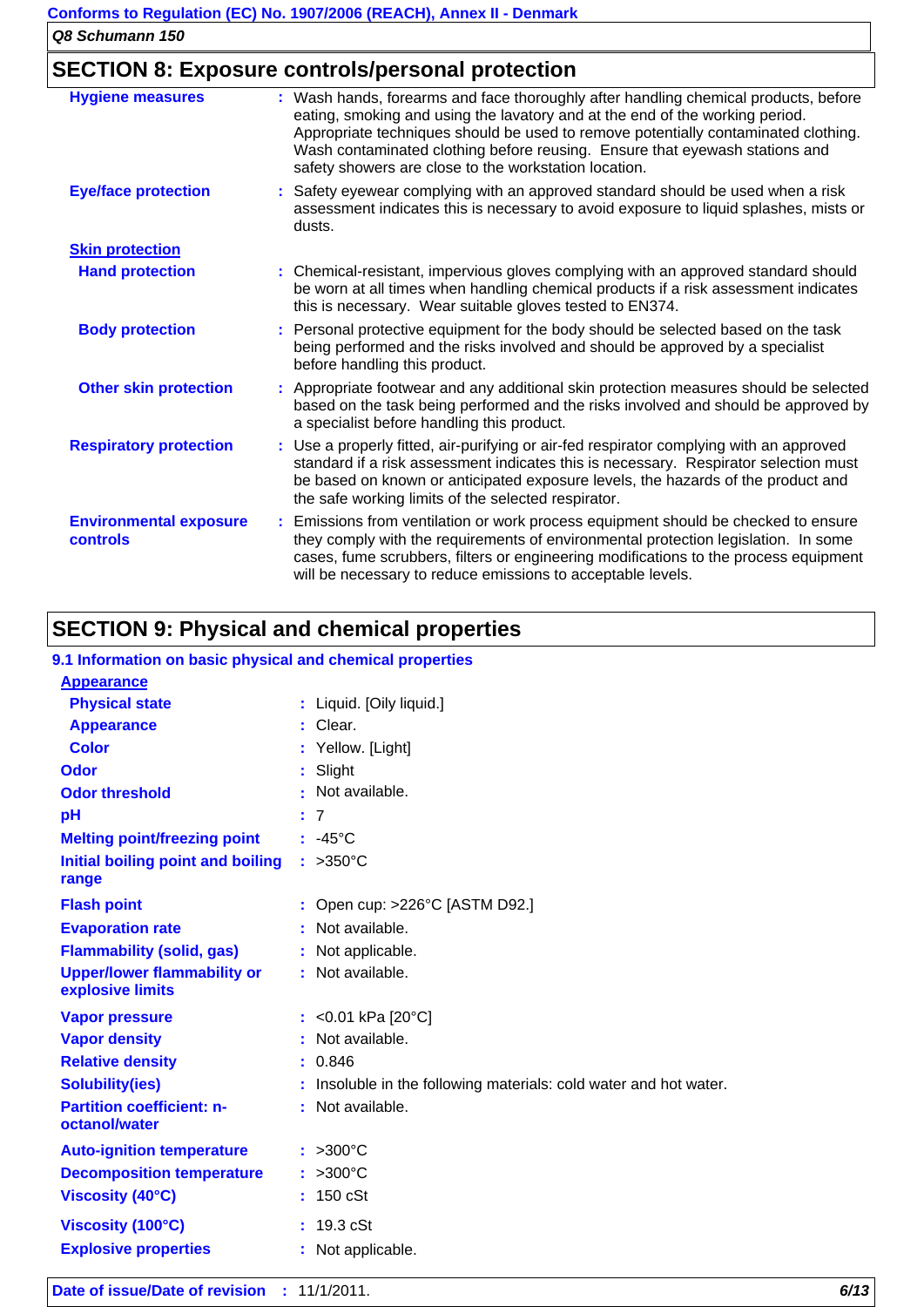### **SECTION 9: Physical and chemical properties**

**Oxidizing properties : Not applicable.** 

#### **9.2 Other information**

No additional information.

| <b>SECTION 10: Stability and reactivity</b>     |  |                                                                                                                 |  |  |
|-------------------------------------------------|--|-----------------------------------------------------------------------------------------------------------------|--|--|
| <b>10.1 Reactivity</b>                          |  | : No specific test data related to reactivity available for this product or its ingredients.                    |  |  |
| <b>10.2 Chemical stability</b>                  |  | : The product is stable.                                                                                        |  |  |
| <b>reactions</b>                                |  | 10.3 Possibility of hazardous : Under normal conditions of storage and use, hazardous reactions will not occur. |  |  |
| <b>10.4 Conditions to avoid</b>                 |  | : No specific data.                                                                                             |  |  |
| 10.5 Incompatible materials                     |  | : Reactive or incompatible with the following materials:<br>Strong oxidizing materials                          |  |  |
| <b>10.6 Hazardous</b><br>decomposition products |  | : Under normal conditions of storage and use, hazardous decomposition products<br>should not be produced.       |  |  |

## **SECTION 11: Toxicological information**

#### **11.1 Information on toxicological effects**

#### **Acute toxicity**

| <b>Product/ingredient name</b>                                  | <b>Result</b>                                 | <b>Species</b> | <b>Dose</b>         | <b>Exposure</b>          |
|-----------------------------------------------------------------|-----------------------------------------------|----------------|---------------------|--------------------------|
| Distillates (petroleum),<br>solvent-dewaxed heavy<br>paraffinic | LC50 Inhalation Dusts and mists   Rat - Male, | l Female       | $5.53 \text{ mg/l}$ | 4 hours                  |
|                                                                 | ILD50 Dermal                                  | Rabbit         | >5000 mg/kg         | $\sim$                   |
|                                                                 | ILD50 Oral                                    | l Rat          | >5000 mg/kg         | $\overline{\phantom{a}}$ |
| 2,6-di-tert-butylphenol                                         | ILD50 Dermal                                  | Rabbit         | $>10$ g/kg          |                          |
|                                                                 | ILD50 Oral                                    | l Rat          | 1320 mg/kg          |                          |

**Conclusion/Summary :** Not available.

**Irritation/Corrosion**

| <b>Product/ingredient name</b>                                  | <b>Result</b>                         | <b>Species</b> | <b>Score</b> | <b>Exposure</b> | <b>Observation</b> |
|-----------------------------------------------------------------|---------------------------------------|----------------|--------------|-----------------|--------------------|
| Distillates (petroleum),<br>solvent-dewaxed heavy<br>paraffinic | Skin - Erythema/Eschar                | Rabbit         | 0.17         | 72 hours        | 7 days             |
|                                                                 | Skin - Edema                          | Rabbit         | 0            | l72 hours       | 7 days             |
|                                                                 | Eyes - Iris lesion                    | Rabbit         | 0            | 148 hours       | 72 hours           |
|                                                                 | Eyes - Redness of the<br>conjunctivae | Rabbit         | 0.33         | 48 hours        | 72 hours           |
| 2,6-di-tert-butylphenol                                         | Skin - Moderate irritant              | Rat            |              | 0.5 Mililiters  |                    |

**Conclusion/Summary :** Not available.

#### **Sensitization**

| <b>Product/ingredient name</b>                                  | <b>Route of</b><br>exposure | <b>Species</b> | <b>Result</b>   |
|-----------------------------------------------------------------|-----------------------------|----------------|-----------------|
| Distillates (petroleum),<br>solvent-dewaxed heavy<br>paraffinic | skin                        | Guinea pig     | Not sensitizing |
| <b>Conclusion/Summary</b>                                       | : Not available.            |                |                 |

**Mutagenicity**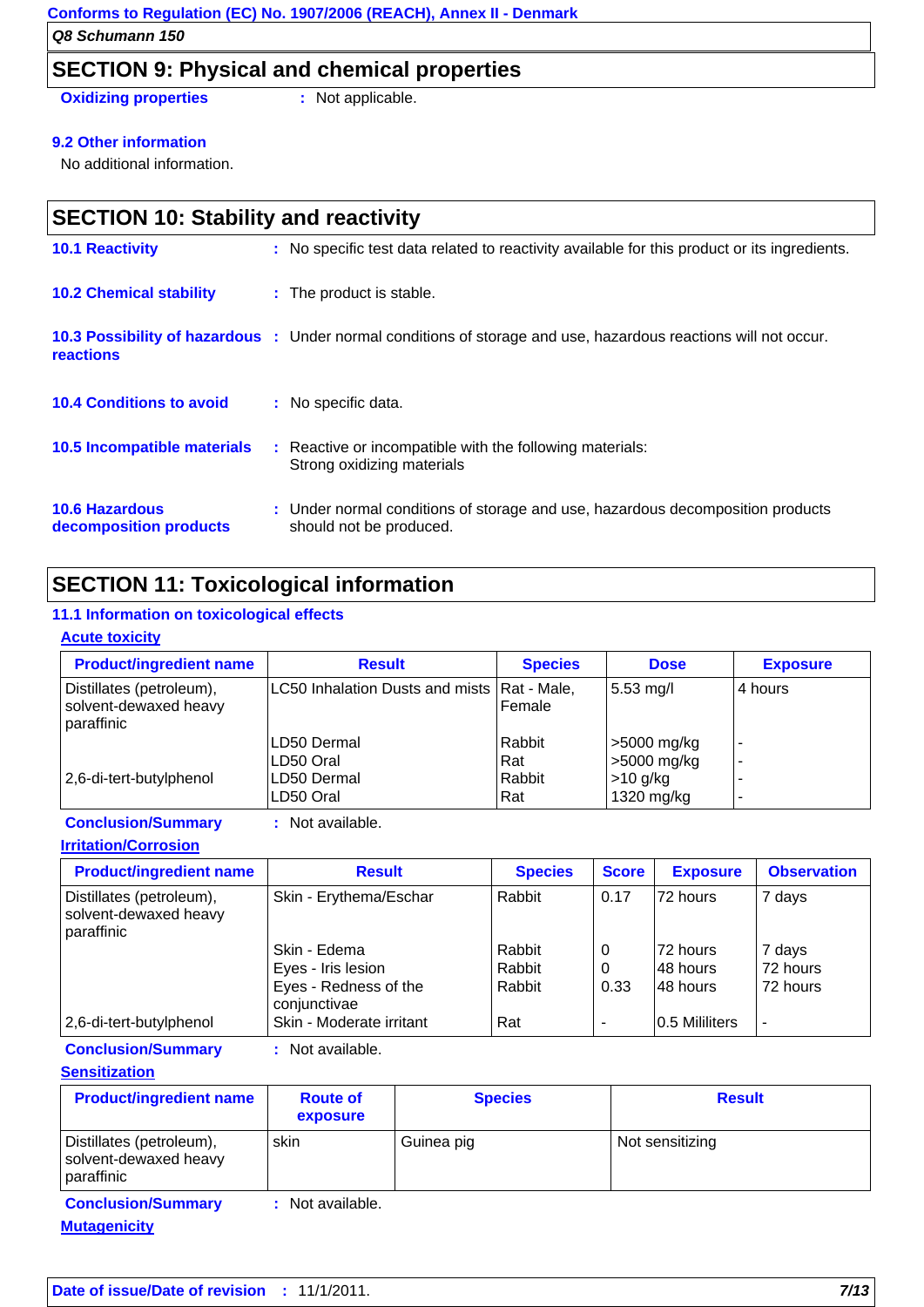## **SECTION 11: Toxicological information**

| <b>Product/ingredient name</b> | Test                     | <b>Experiment</b>         | <b>Result</b> |
|--------------------------------|--------------------------|---------------------------|---------------|
| Distillates (petroleum),       | 474 Mammalian            | Experiment: In vivo       | Negative      |
| solvent-dewaxed heavy          | Erythrocyte              | Subject: Mammalian-Animal |               |
| paraffinic                     | <b>Micronucleus Test</b> | Cell: Somatic             |               |

### **Conclusion/Summary :** Not available.

**Carcinogenicity**

| <b>Product/ingredient name</b>                                    | <b>Result</b>          | <b>Species</b> | <b>Dose</b> | <b>Exposure</b> |
|-------------------------------------------------------------------|------------------------|----------------|-------------|-----------------|
| Distillates (petroleum),<br>solvent-dewaxed heavy<br>I paraffinic | Negative - Dermal - TC | Mouse - Female |             | 78 weeks        |

### **Conclusion/Summary :** Not available.

#### **Reproductive toxicity**

| <b>Product/ingredient name</b>                                  | <b>Maternal</b><br>toxicity | <b>Fertility</b> | <b>Development</b><br>toxin | <b>Species</b>     | <b>Dose</b>                   | <b>Exposure</b> |
|-----------------------------------------------------------------|-----------------------------|------------------|-----------------------------|--------------------|-------------------------------|-----------------|
| Distillates (petroleum),<br>solvent-dewaxed heavy<br>paraffinic | Negative                    | <b>Negative</b>  | Negative                    | Rat - Male, Female | <b>Oral:</b><br>1000<br>mg/kg |                 |

#### **Conclusion/Summary :** Not available.

#### **Teratogenicity**

| <b>Product/ingredient name</b>                                    | <b>Result</b>     | <b>Species</b> | <b>Dose</b> | <b>Exposure</b> |
|-------------------------------------------------------------------|-------------------|----------------|-------------|-----------------|
| Distillates (petroleum),<br>solvent-dewaxed heavy<br>I paraffinic | Negative - Dermal | Rat            | 2000 mg/kg  | 7 days per week |
| <b>Conclusion/Summary</b>                                         | : Not available.  |                |             |                 |

#### **Information on the likely :**

**routes of exposure**

#### **Potential acute health effects**

| Eye contact         | : No known significant effects or critical hazards.             |
|---------------------|-----------------------------------------------------------------|
| <b>Inhalation</b>   | : No known significant effects or critical hazards.             |
| <b>Skin contact</b> | : Defatting to the skin. May cause skin dryness and irritation. |
| <b>Ingestion</b>    | : No known significant effects or critical hazards.             |

#### **Symptoms related to the physical, chemical and toxicological characteristics**

| Eye contact         | : No specific data.                                                                |
|---------------------|------------------------------------------------------------------------------------|
| <b>Inhalation</b>   | : No specific data.                                                                |
| <b>Skin contact</b> | : Adverse symptoms may include the following:<br>irritation<br>dryness<br>cracking |
| <b>Ingestion</b>    | : No specific data.                                                                |

#### **Delayed and immediate effects and also chronic effects from short and long term exposure**

| <b>Short term exposure</b>              |                  |
|-----------------------------------------|------------------|
| <b>Potential immediate</b><br>effects   | : Not available. |
| <b>Potential delayed effects</b>        | : Not available. |
| Long term exposure                      |                  |
| <b>Potential immediate</b><br>effects   | : Not available. |
| <b>Potential delayed effects</b>        | : Not available. |
| <b>Potential chronic health effects</b> |                  |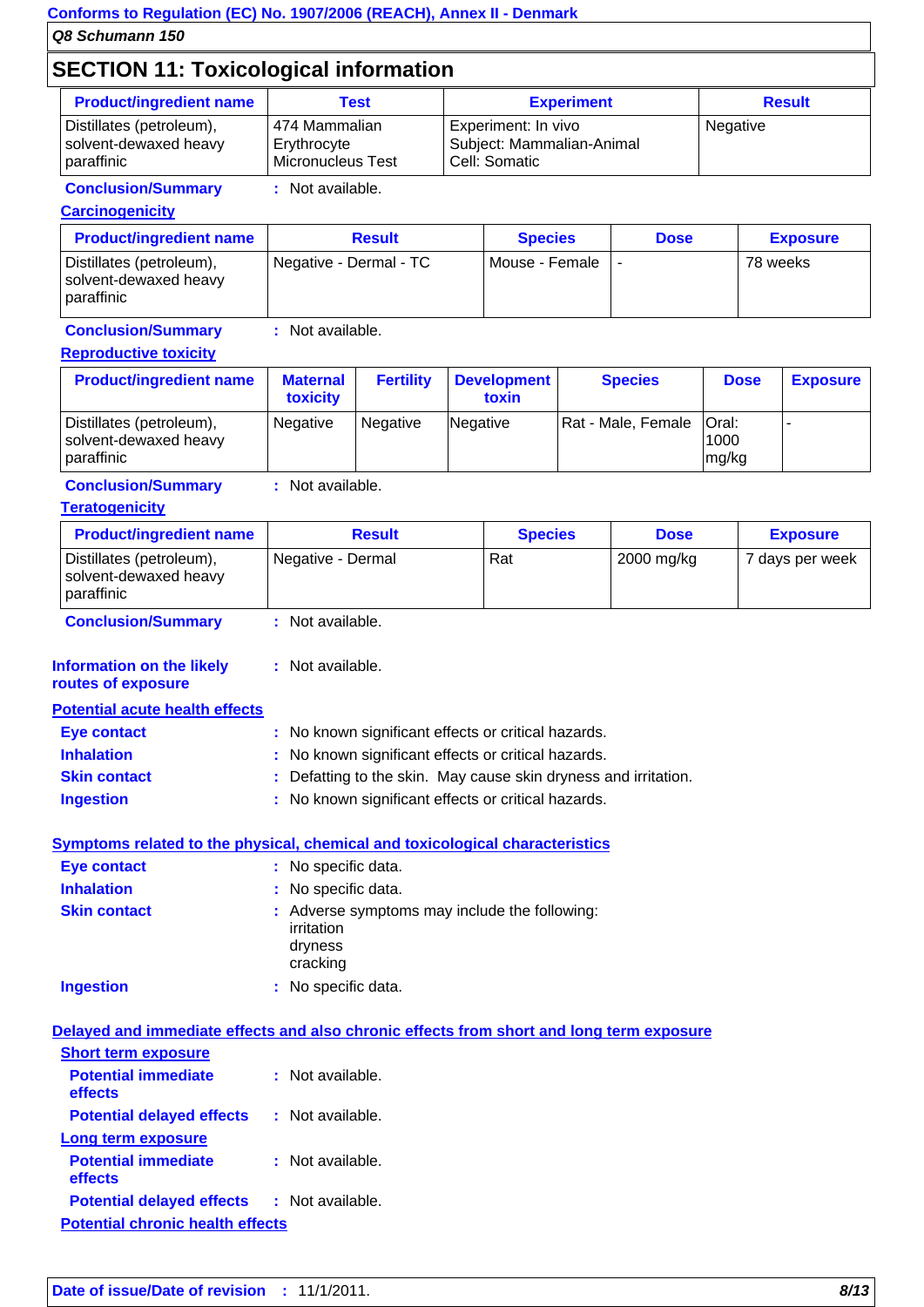## **SECTION 11: Toxicological information**

| <b>Product/ingredient name</b>                                  | <b>Result</b>                                                                                             | <b>Species</b>        | <b>Dose</b>              | <b>Exposure</b>              |
|-----------------------------------------------------------------|-----------------------------------------------------------------------------------------------------------|-----------------------|--------------------------|------------------------------|
| Distillates (petroleum),<br>solvent-dewaxed heavy<br>paraffinic | Sub-chronic NOAEL Oral                                                                                    | Rat - Male,<br>Female | $>=$ 2000 mg/kg          | 13 weeks; 5 days<br>per week |
|                                                                 | Sub-acute LOAEL Oral                                                                                      | Rat - Male            | $125 \text{ mg/kg}$      | 13 weeks; 5<br>hours per day |
|                                                                 | Sub-acute NOAEL Inhalation<br>Dusts and mists                                                             | Rat - Male            | $>980$ mg/m <sup>3</sup> | 4 weeks; 5 days<br>per week  |
| <b>Conclusion/Summary</b>                                       | : Not available.                                                                                          |                       |                          |                              |
| <b>General</b>                                                  | : Prolonged or repeated contact can defat the skin and lead to irritation, cracking<br>and/or dermatitis. |                       |                          |                              |
| <b>Carcinogenicity</b>                                          | : No known significant effects or critical hazards.                                                       |                       |                          |                              |
| <b>Mutagenicity</b>                                             | : No known significant effects or critical hazards.                                                       |                       |                          |                              |
| <b>Teratogenicity</b>                                           | : No known significant effects or critical hazards.                                                       |                       |                          |                              |
| <b>Developmental effects</b>                                    | : No known significant effects or critical hazards.                                                       |                       |                          |                              |
| <b>Fertility effects</b>                                        | : No known significant effects or critical hazards.                                                       |                       |                          |                              |

#### **Other information :** Not available.

## **SECTION 12: Ecological information**

| <b>12.1 Toxicity</b>      |                  |
|---------------------------|------------------|
| <b>Conclusion/Summary</b> | : Not available. |

#### **12.2 Persistence and degradability**

| <b>Conclusion/Summary</b> | Not available. |
|---------------------------|----------------|
|                           |                |
|                           |                |

| <b>Product/ingredient name</b>                                         | <b>Aquatic half-life</b> | <b>Photolysis</b> | Biodegradability |
|------------------------------------------------------------------------|--------------------------|-------------------|------------------|
| Distillates (petroleum),<br>solvent-dewaxed heavy<br><b>paraffinic</b> |                          |                   | Inherent         |

#### **12.3 Bioaccumulative potential**

| <b>Product/ingredient name</b>                                  | $LoaPow$ | <b>BCF</b> | <b>Potential</b> |
|-----------------------------------------------------------------|----------|------------|------------------|
| Distillates (petroleum),<br>solvent-dewaxed heavy<br>paraffinic | >3       |            | high             |
| 2,6-di-tert-butylphenol                                         | -4.5     |            | high             |

| <b>12.4 Mobility in soil</b>                            |                                                     |
|---------------------------------------------------------|-----------------------------------------------------|
| <b>Soil/water partition</b><br><b>coefficient (Koc)</b> | : Not available.                                    |
| <b>Mobility</b>                                         | : Not available.                                    |
| 12.5 Results of PBT and vPvB assessment                 |                                                     |
| <b>PBT</b>                                              | : Not applicable.                                   |
| <b>vPvB</b>                                             | : Not applicable.                                   |
| 12.6 Other adverse effects                              | : No known significant effects or critical hazards. |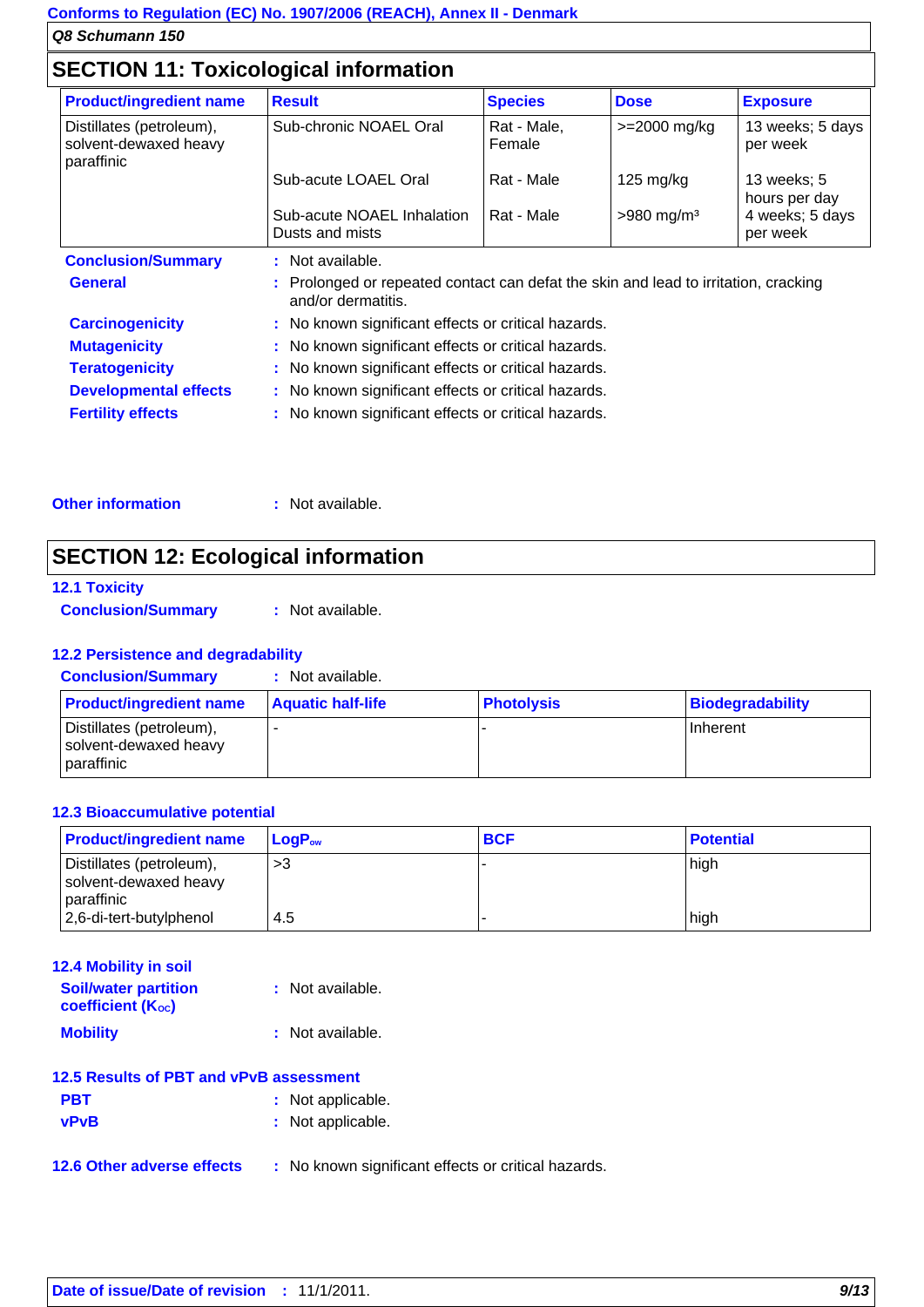### **SECTION 13: Disposal considerations**

The information in this section contains generic advice and guidance. The list of Identified Uses in Section 1 should be consulted for any available use-specific information provided in the Exposure Scenario(s).

#### **13.1 Waste treatment methods**

| <b>Product</b>             |                                                                                                                                                                                                                                                                                                                                                                                                                                                                                                                                                                                                                                                                                                                                                                                                                                                                                                                                                                                                                                         |
|----------------------------|-----------------------------------------------------------------------------------------------------------------------------------------------------------------------------------------------------------------------------------------------------------------------------------------------------------------------------------------------------------------------------------------------------------------------------------------------------------------------------------------------------------------------------------------------------------------------------------------------------------------------------------------------------------------------------------------------------------------------------------------------------------------------------------------------------------------------------------------------------------------------------------------------------------------------------------------------------------------------------------------------------------------------------------------|
| <b>Methods of disposal</b> | : The generation of waste should be avoided or minimized wherever possible.<br>Significant quantities of waste product residues should not be disposed of via the foul<br>sewer but processed in a suitable effluent treatment plant. Dispose of surplus and<br>non-recyclable products via a licensed waste disposal contractor. Disposal of this<br>product, solutions and any by-products should at all times comply with the<br>requirements of environmental protection and waste disposal legislation and any<br>regional local authority requirements. Waste packaging should be recycled.<br>Incineration or landfill should only be considered when recycling is not feasible. This<br>material and its container must be disposed of in a safe way. Care should be taken<br>when handling emptied containers that have not been cleaned or rinsed out. Empty<br>containers or liners may retain some product residues. Avoid dispersal of spilled<br>material and runoff and contact with soil, waterways, drains and sewers. |
|                            |                                                                                                                                                                                                                                                                                                                                                                                                                                                                                                                                                                                                                                                                                                                                                                                                                                                                                                                                                                                                                                         |

### **Hazardous waste :** Yes.

#### **European waste catalogue (EWC)**

| <b>Waste code</b>          | <b>Waste designation</b><br>mineral-based non-chlorinated engine, gear and lubricating oils                                                                                                                                                                                                                                                    |  |  |
|----------------------------|------------------------------------------------------------------------------------------------------------------------------------------------------------------------------------------------------------------------------------------------------------------------------------------------------------------------------------------------|--|--|
| 13 02 05*                  |                                                                                                                                                                                                                                                                                                                                                |  |  |
| <b>Packaging</b>           |                                                                                                                                                                                                                                                                                                                                                |  |  |
| <b>Methods of disposal</b> | : The generation of waste should be avoided or minimized wherever possible. Waste<br>packaging should be recycled. Incineration or landfill should only be considered<br>when recycling is not feasible.                                                                                                                                       |  |  |
| <b>Special precautions</b> | : This material and its container must be disposed of in a safe way. Care should be<br>taken when handling emptied containers that have not been cleaned or rinsed out.<br>Empty containers or liners may retain some product residues. Avoid dispersal of<br>spilled material and runoff and contact with soil, waterways, drains and sewers. |  |  |

## **SECTION 14: Transport information**

|                                                       | <b>ADR/RID</b> | <b>ADN/ADNR</b> | <b>IMDG</b>    | <b>IATA</b>    |
|-------------------------------------------------------|----------------|-----------------|----------------|----------------|
| 14.1 UN number                                        | Not regulated. | Not regulated.  | Not regulated. | Not regulated. |
| 14.2 UN proper<br>shipping name                       | $\blacksquare$ |                 |                |                |
| <b>14.3 Transport</b><br>hazard class(es)             | $\blacksquare$ |                 |                |                |
| 14.4 Packing group                                    |                |                 |                |                |
| 14.5 Environmental No.<br>hazards                     |                | No.             | No.            | No.            |
| <b>14.6 Special</b><br>precautions for<br><b>user</b> | Not available. | Not available.  | Not available. | Not available. |
| <b>Additional</b><br>information                      |                |                 |                |                |

**14.7 Transport in bulk according to Annex II of MARPOL 73/78 and the IBC Code :** Not available.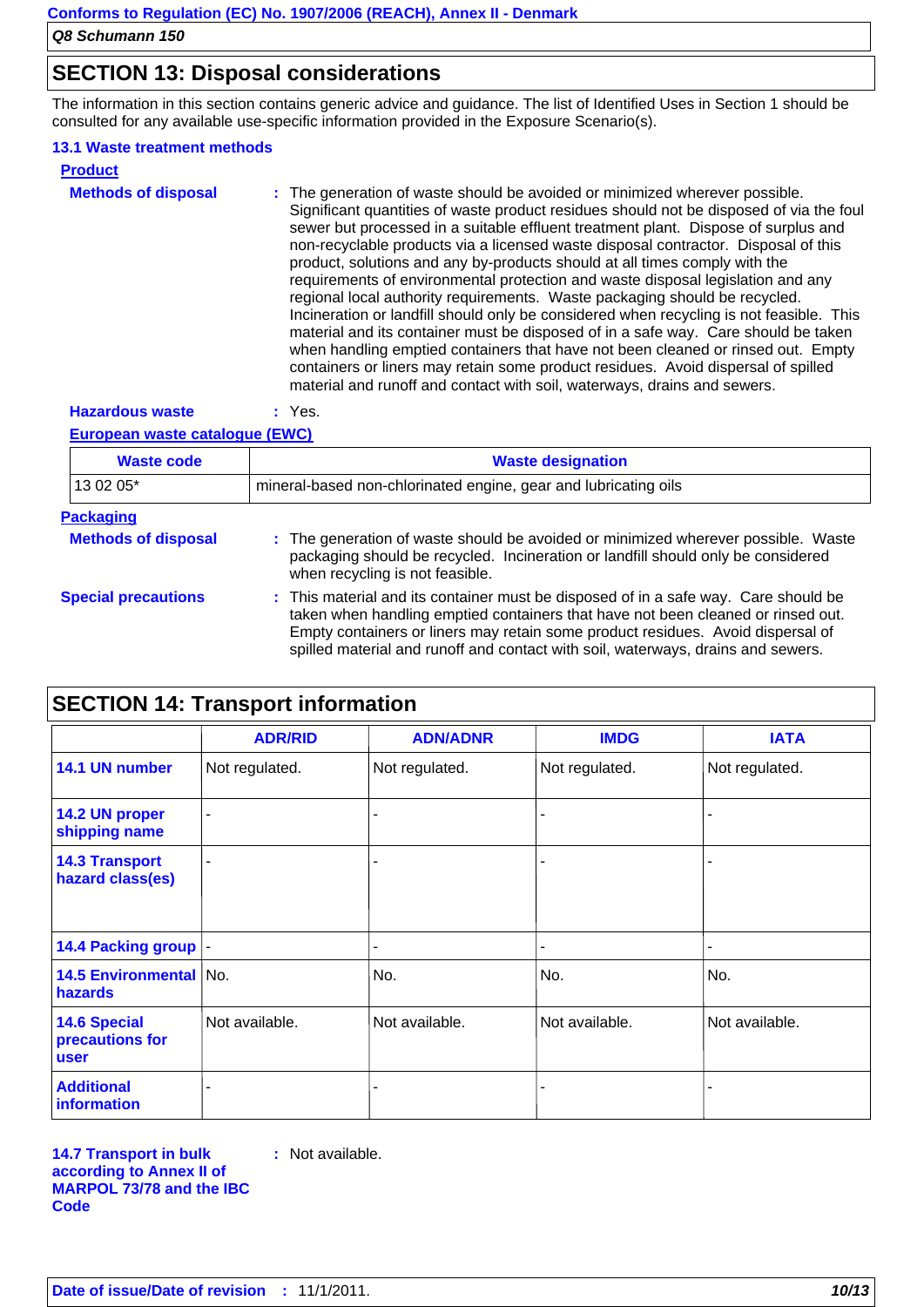## **SECTION 15: Regulatory information**

|                                                                                                                                                                                   | 15.1 Safety, health and environmental regulations/legislation specific for the substance or mixture                                                                                                                                                                                                                                                                                                                          |
|-----------------------------------------------------------------------------------------------------------------------------------------------------------------------------------|------------------------------------------------------------------------------------------------------------------------------------------------------------------------------------------------------------------------------------------------------------------------------------------------------------------------------------------------------------------------------------------------------------------------------|
| EU Regulation (EC) No. 1907/2006 (REACH)                                                                                                                                          |                                                                                                                                                                                                                                                                                                                                                                                                                              |
| Annex XIV - List of substances subject to authorization                                                                                                                           |                                                                                                                                                                                                                                                                                                                                                                                                                              |
| <b>Substances of very high concern</b>                                                                                                                                            |                                                                                                                                                                                                                                                                                                                                                                                                                              |
| None of the components are listed.                                                                                                                                                |                                                                                                                                                                                                                                                                                                                                                                                                                              |
| <b>Annex XVII - Restrictions : Not applicable.</b><br>on the manufacture,<br>placing on the market and<br>use of certain dangerous<br>substances, mixtures and<br><b>articles</b> |                                                                                                                                                                                                                                                                                                                                                                                                                              |
| <b>Other EU regulations</b>                                                                                                                                                       |                                                                                                                                                                                                                                                                                                                                                                                                                              |
| <b>National Inventory List</b>                                                                                                                                                    | : Australia inventory (AICS): Not determined.<br>China inventory (IECSC): Not determined.<br>Japan inventory: Not determined.<br>Korea inventory: Not determined.<br>New Zealand Inventory of Chemicals (NZIoC): Not determined.<br>Philippines inventory (PICCS): Not determined.<br>United States inventory (TSCA 8b): Not determined.<br>Europe inventory: Not determined.<br>Canada inventory: Not determined.           |
| <b>Black List Chemicals</b>                                                                                                                                                       | : Not listed                                                                                                                                                                                                                                                                                                                                                                                                                 |
| <b>Priority List Chemicals</b>                                                                                                                                                    | : Not listed                                                                                                                                                                                                                                                                                                                                                                                                                 |
| <b>Integrated pollution</b><br>prevention and control list<br>(IPPC) - Air                                                                                                        | : Not listed                                                                                                                                                                                                                                                                                                                                                                                                                 |
| <b>Integrated pollution</b><br>prevention and control list<br>(IPPC) - Water                                                                                                      | : Not listed                                                                                                                                                                                                                                                                                                                                                                                                                 |
| <b>National regulations</b>                                                                                                                                                       |                                                                                                                                                                                                                                                                                                                                                                                                                              |
| <b>MAL-code</b>                                                                                                                                                                   | $: 00-1$                                                                                                                                                                                                                                                                                                                                                                                                                     |
| <b>Protection based on MAL</b>                                                                                                                                                    | : According to the regulations on work involving coded products, the following<br>stipulations apply to the use of personal protective equipment:                                                                                                                                                                                                                                                                            |
|                                                                                                                                                                                   | <b>General:</b> Gloves must be worn for all work that may result in soiling.<br>Apron/coveralls/protective clothing must be worn when soiling is so great that regular<br>work clothes do not adequately protect skin against contact with the product. A face<br>shield must be worn in work involving spattering if a full mask is not required. In this<br>case, other recommended use of eye protection is not required. |
|                                                                                                                                                                                   | In all spraying operations in which there is return spray, the following must be worn:<br>respiratory protection and arm protectors/apron/coveralls/protective clothing as<br>appropriate or as instructed.                                                                                                                                                                                                                  |
|                                                                                                                                                                                   | MAL-code: 00-1<br>Application: When spraying in existing* spray booths, if the operator is outside the<br>spray zone.                                                                                                                                                                                                                                                                                                        |
|                                                                                                                                                                                   | - Arm protectors must be worn.                                                                                                                                                                                                                                                                                                                                                                                               |
|                                                                                                                                                                                   | During all spraying where atomization occurs in cabins or spray booths where the<br>operator is inside the spray zone and during spraying outside a closed facility, cabin or<br>booth.                                                                                                                                                                                                                                      |
|                                                                                                                                                                                   | - Full mask with combined filter, coveralls and hood must be worn.                                                                                                                                                                                                                                                                                                                                                           |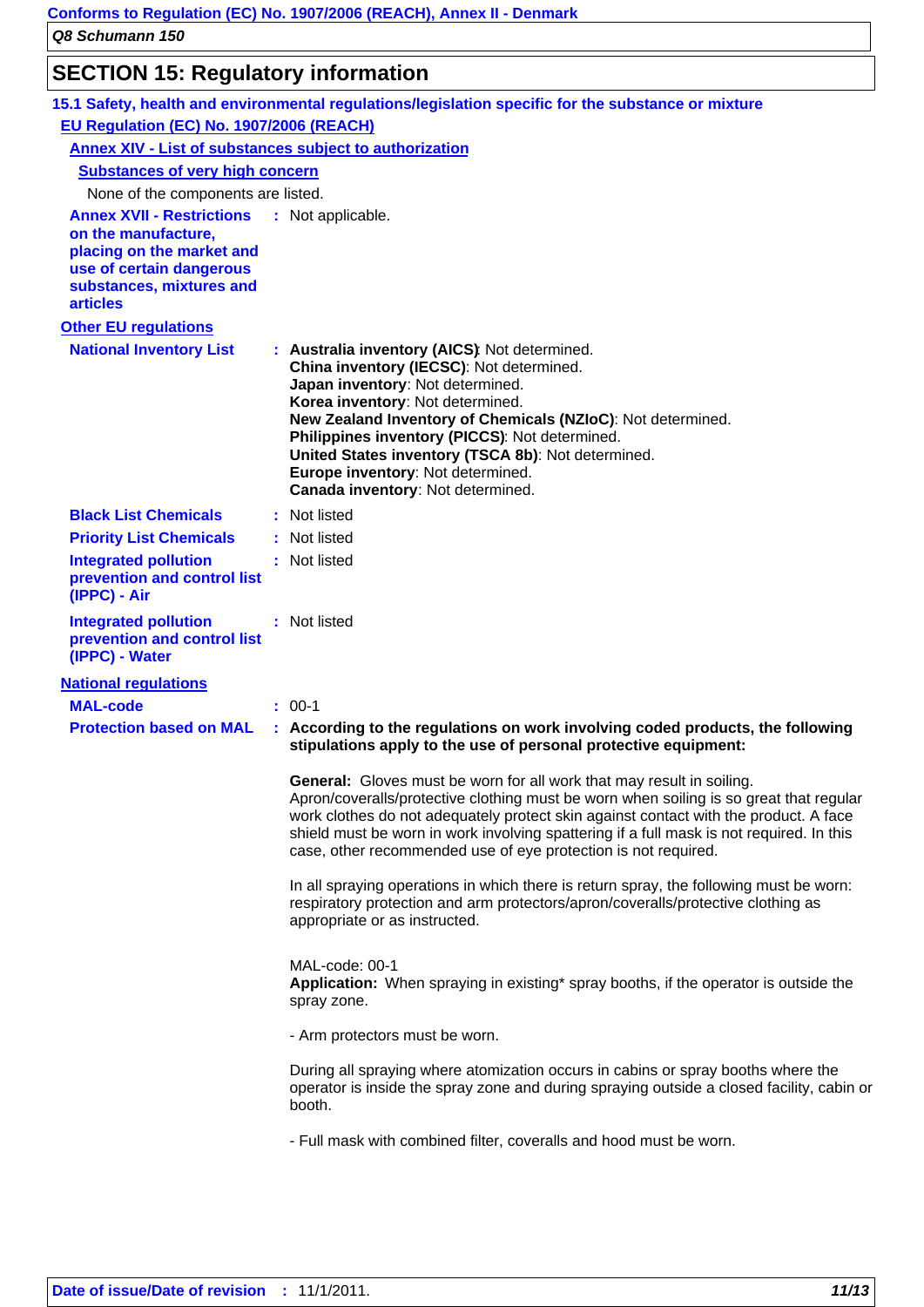## **SECTION 15: Regulatory information**

**Drying:** Items for drying/drying ovens that are temporarily placed on such things as rack trolleys, etc. must be equipped with a mechanical exhaust system to prevent fumes from wet items from passing through workers' inhalation zone.

**Polishing:** When polishing treated surfaces, a mask with dust filter must be worn. When machine grinding, eye protection must be worn. Work gloves must always be worn.

**Caution** The regulations contain other stipulations in addition to the above.

\*See Regulations.

| List of undesirable<br>substances                                                  | : Not listed                                                                                    |
|------------------------------------------------------------------------------------|-------------------------------------------------------------------------------------------------|
| <b>International regulations</b>                                                   |                                                                                                 |
| <b>Chemical Weapons</b><br><b>Convention List Schedule I</b><br><b>Chemicals</b>   | : Not listed                                                                                    |
| <b>Chemical Weapons</b><br><b>Convention List Schedule II</b><br><b>Chemicals</b>  | : Not listed                                                                                    |
| <b>Chemical Weapons</b><br><b>Convention List Schedule III</b><br><b>Chemicals</b> | : Not listed                                                                                    |
| <b>15.2 Chemical Safety</b><br>Assessment                                          | : This product contains substances for which Chemical Safety Assessments are still<br>required. |

### **SECTION 16: Other information**

| Indicates information that has changed from previously issued version.                                                                                                                                                                                                                                                                    |
|-------------------------------------------------------------------------------------------------------------------------------------------------------------------------------------------------------------------------------------------------------------------------------------------------------------------------------------------|
| <b>Abbreviations and acronyms :</b> ATE = Acute Toxicity Estimate<br>CLP = Classification, Labelling and Packaging Regulation [Regulation (EC) No.<br>1272/2008]<br>DNEL = Derived No Effect Level<br>EUH statement = CLP-specific Hazard statement<br>PNEC = Predicted No Effect Concentration<br><b>RRN</b> = REACH Registration Number |
|                                                                                                                                                                                                                                                                                                                                           |

**Classification according to Regulation (EC) No. 1272/2008 [CLP/GHS]** Aquatic Chronic 3, H412

**Procedure used to derive the classification according to Regulation (EC) No. 1272/2008 [CLP/GHS]**

|                                                        | <b>Classification</b>                                                | <b>Justification</b>                                                                                                                                                                                                                                                                                                                                        |
|--------------------------------------------------------|----------------------------------------------------------------------|-------------------------------------------------------------------------------------------------------------------------------------------------------------------------------------------------------------------------------------------------------------------------------------------------------------------------------------------------------------|
| Aquatic Chronic 3, H412                                |                                                                      | Calculation method                                                                                                                                                                                                                                                                                                                                          |
| <b>Full text of abbreviated H</b><br><b>statements</b> | H226<br>H302<br>H315<br>H317<br>H319<br>H400<br>H410<br>H411<br>H412 | Flammable liquid and vapor.<br>Harmful if swallowed.<br>Causes skin irritation.<br>May cause an allergic skin reaction.<br>Causes serious eye irritation.<br>Very toxic to aquatic life.<br>Very toxic to aquatic life with long lasting effects.<br>Toxic to aquatic life with long lasting effects.<br>Harmful to aquatic life with long lasting effects. |